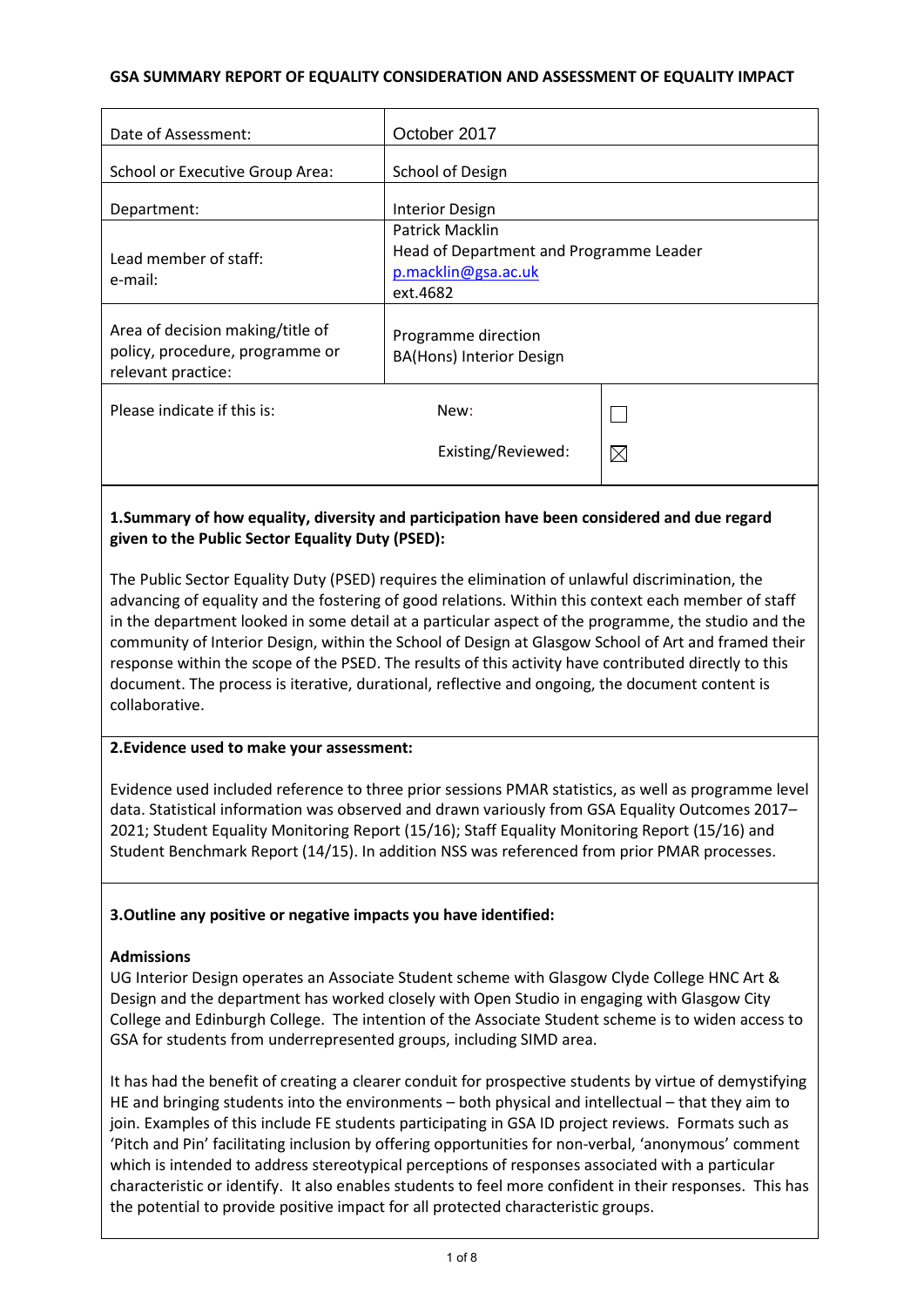From the applications from FE colleges for AS 17-18 the following observations regarding protected characteristics were noted:

- Out of 86 applications 37 were invited for interview
- 84% of applicants identify as female and 16% as male
- 50% of applicants are defined as mature (21 years or older)

The **gender** balance of applicants is – not untypically for the subject at UK national level – predominantly female and translates directly to conversion numbers. There is, arguably, a gendered aspect to the perception of the discipline of interior design. Here it is worth noting that in Singapore the gender split is closer to 50/50. The staff team (50/50 female/male) is focused on understanding possible reasons behind this and addressing any issues or negative equality impact identified. This includes via staffing of interviews panels with male and female teams, and with engagement in Open Studio initiatives, where the same is true. There is more work to be done in this area, particularly at High School level pre-subject selection, and we seek to advance the understanding of the subject in this area over the next 3 years learning from existing successful examples such as Junk Couture.

**Age -** Half of applicants were aged 21+, and 8 out of 15 places were offered to mature students. This is comparable with UCAS application data for the School of Design (2015-16) with 49% of Students aged 21 or over. Age diversity within a cohort can be advantageous not only demonstrating positive impact for students in terms of access but also in respect of sharing experiences and perspectives, benefiting all protected characteristic groups. Students undertaking a change of career and/or return to education bring a different set of skills to the studio community, in some cases these can be invaluable additions to the collective knowledge base of that group and can range from tailoring skills to civil engineering being foregrounded in peer discussions and reviews.

All applicants to the programme submit an online portfolio for initial assessment. If selected applicants are invited to interview. For international students, in most cases, the interview is conducted by telephone or by Skype. The format of the interview is structured identically to that of on-site interviews; ie the applicant has a 15-minute timeslot and a series of questions constructed around selection criteria are offered. These are formatted in plain English. Timing of the interviews is carefully considered in order to suit candidates commitments and in acknowledgement of time-zone differences. This is intended to advance equality for international students.

Whilst the interview format is intended to take account of an applicant's context and background, a review of questions and selection criteria at interview stage to take account of equality consideration would support the advancement of equality for UK domiciled and international students from under represented protected characteristic groups, particularly those from BAME backgrounds.

The under representation of UK domiciled BAME students on the programme is recognised and work will be carried out with Open Studio and the Widening Participation Team, building on the success of the Associate Student initiative, to address this issue.

With the focus of the subject of interiors being keenly attuned to aspects of comfort and wellbeing matters concerning the suitability of spaces for pre-admission and throughout the student experience are uppermost. Interior Design studios are situated in open plan spaces adjacent to other departments and controlling acoustic transmission is difficult and can be problematic when teaching, in order to offset this we have allocated some studio space purely for the business of focussed discussion. The additional flexibility that the move from Haldane to Reid of PG offers will help extend choices of environment eg for students impacted by working in large groups, or who seek privacy, and for staff and students affected by the particular sound levels of Studio. The increased choice of environment is intended to provide positive equality impact by anticipating the needs of disabled students, for example those with hearing impairment, when attending for interview. However it is recognised that this situation needs to be monitored and the HoD will continue to represent the case for adjustments to the studio environment in order to provide oases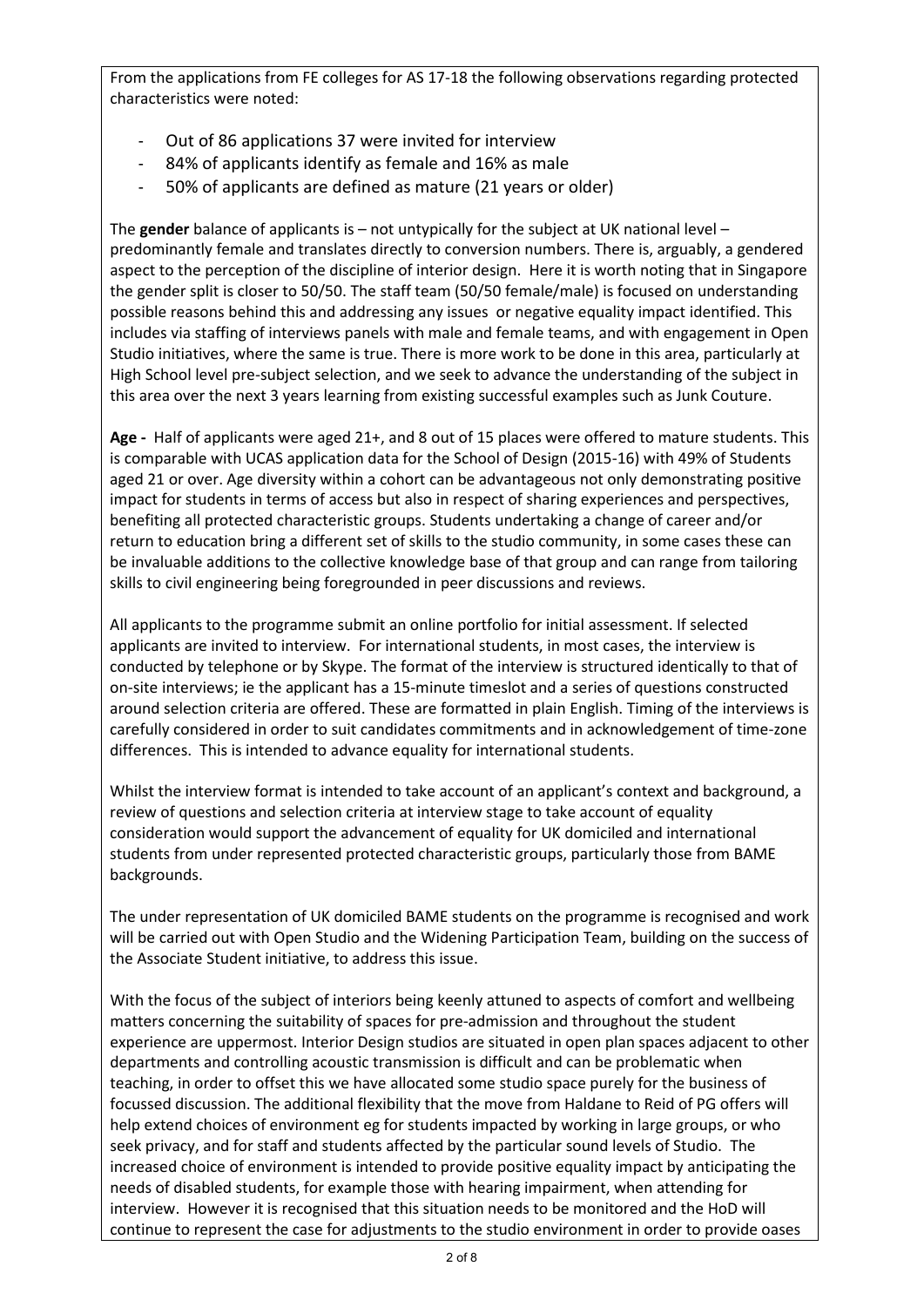## of quiet.

# **Curriculum Design**

A major impact upon the consideration of diversity within the UG provision of ID GSA has been the Singapore partnership. This has drawn into sharp focus many aspects of diversity regarding culture, social and individual religious belief (religious holidays in Singapore reflect its predominant ethnic composition), sexuality and gender. The abiding principle has been a simple one, to offer an identical experience in terms of structure and observe closely the contrasting or harmonising impulses that result from this 'mirroring'. Context forms the foundation and all that follows is the illuminating content. This ranges from explicit contrasts eg the Tenement/HDB project where students compare and exchange observations on familiar (within their respective contexts) ways of living, through to regional contrasts regarding development, religious observance, community relations etc. In this way identity differences, and by extension, similarities, are brought to the fore in both staff and student experience. Staff in each location make regular visits to the 'other' place and students from Singapore visit Glasgow en masse as part of their Overseas Immersion programme. The outcome of this approach has been to organically advance equality and foster good relations through and between staff and students in both locations.

The impact of such activities on the cohorts involved is evidenced in substantial part, by the work that they have been producing since the partnership began and is a matter of significance in Design education. To this end the dept is drawing together the output of the last three years Tenement/HDB work and seeks to publish and exhibit the content while extending the narrative and reflecting on the dynamics of a twin site studio on design culture, contexts and communities.

**Review:** We seek to frame the teaching and learning ethos of GSA within the studio projects and encourage self-directed learning. In doing so the cultural background and type of formal education students have previously experienced is taken into account by the staff team. We appreciate that for some students this approach will be new to them and requires a shift in their own perception of pedagogies and their own practice. We acknowledge that being part of an Art School requires a period of adaptation, reconstruction, and often, particularly in the case of international students, displacement and isolation (during transitions into the programme, and when returning 'home', when this can be experienced from a reversed perspective). We have therefore created different formats for review to open up a critical dialogue within the cohort with the intention of facilitating exchange of personal and cultural perspectives, thus fostering good relations.

In order to encourage students to have confidence in sharing their work and critical position within a peer group various diverse methods of engagement to assist students who do not feel comfortable verbalising in a group scenario is a post-it note review. This normally requires the student do a short verbal presentation of their work in a group of approx. 10 students. Whilst a student presents the audience write comments or questions to then post alongside the work once all presentations have completed. This method helps when the students are not as confident in the language associated with the design critique and it provides an opportunity to see how their peers perceive their design proposal. In addition, this method is then enhanced a step further as the group gets to know one another by pairing students for presentations. The students take note during questions of the group and are required to verbally ask questions to the presenters in a panel review. Both methods we have found encourage the students to all participate in an equal manner counteract the reliance upon the same students (who maybe more confident in their English) to ask questions. This process supports the both the fostering of good relations by enabling students to learn from and develop their perspective within a diverse cohort and advances equality by providing all students regardless of protected characteristic with a real opportunity to participate.

**Brief:** Briefs embed equality and diversity issues in the context of the discipline of interior design as both a profession and a body of knowledge. Practitioners are bound by legislation to ensure a contribution to the creation of fully inclusive spaces which take account of culture and need. Briefs necessarily requiring insight on varying typologies, usage and/or ethical challenges. When citing suggested sources, areas where matters of diversity can be explored and opened up are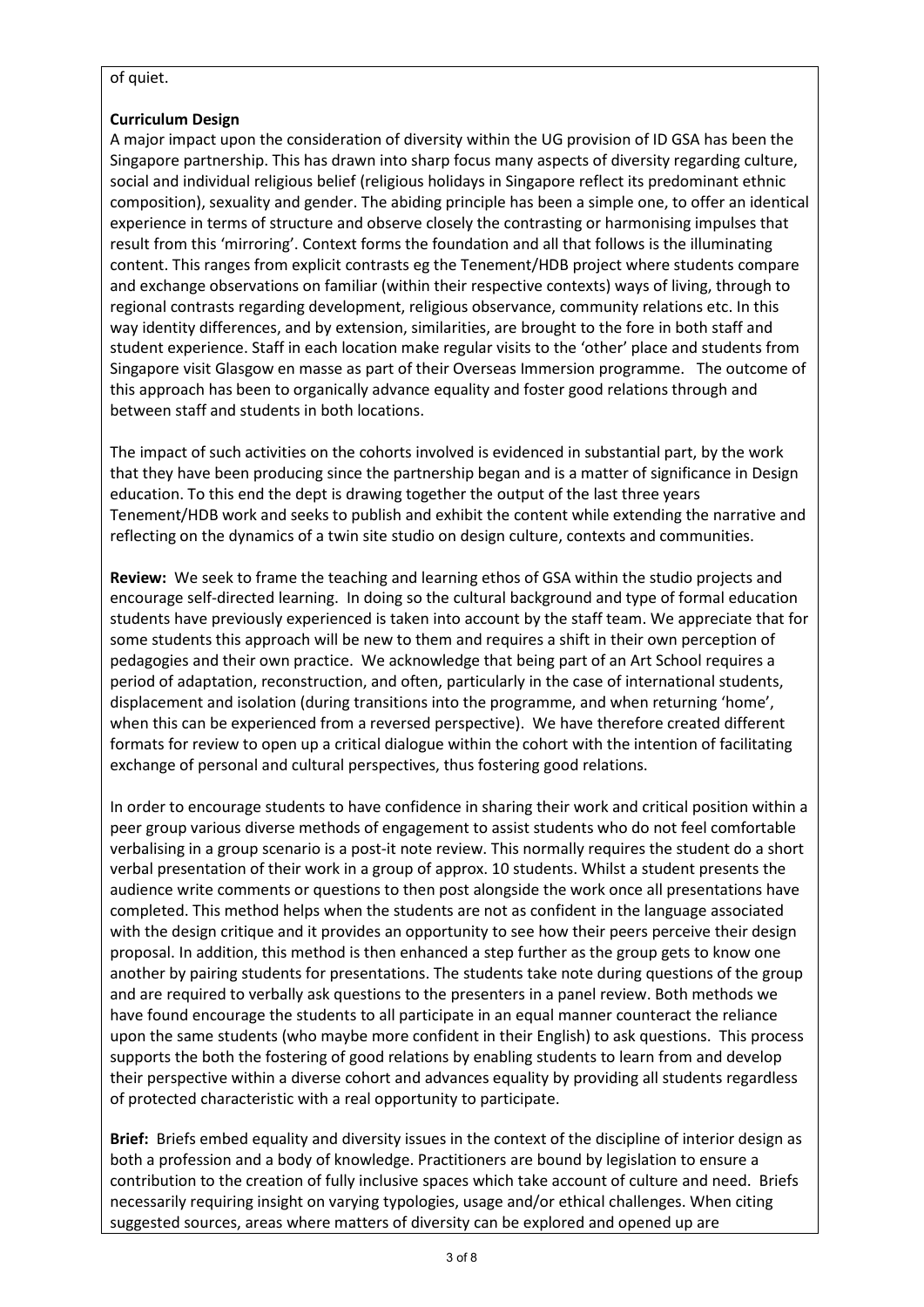encouraged. This has included a student who interpreted a fashion shop brief to explore issues of gender representation and body image, student projects in Singapore looking at non-binary gendered clients and a design for aging populations project on both sites, and most recently a project which explored aspects of gentrification and inclusion. Each instance made central and explicit the importance of empathy in design, and encouraged students to develop their thinking and adopt a critical position relative to such matters both advancing equality and fostering good relations.

**Events/Contact:** Staff ensure that students are notified in the brief of the type and length of events. Changes to timetabled events are notified in advance, as students may have work, personal challenges or domestic responsibilities they need notice to plan for, and may not wish to disclose. A range of event types across the timetable of the project are offered, to accommodate variance in student learning styles, approaches or obstacles to learning and impact of social concerns, these facilitate a diversity of approaches to presenting and critiquing work. The briefs specify and clearly list minimum expected outputs enabling students to plan and prepare for deadlines and potentially seek support in advance for an output they have concerns about. This approach supports the anticipation of need for, for example, disabled students, students with caring responsibilities or religious commitments, therefore advancing equality.

# **Curriculum Delivery**

The main operations of the programme are centred on supported and self-directed learning. This accommodates planning and scheduling from the students perspective. This enables flexibility and, as above, supports the anticipation of need for, for example, disabled students, students with caring responsibilities or religious commitments, therefore advancing equality.

**Space(s):** The Interior Design department in the Reid building has a dedicated studio space with adjacent space to host events such as critical reviews, presentations and exhibitions. Each year group has a hot desk area with approx. 10-12 fixed computers per year group and desk space to accommodate laptop use and/or making. There are spaces to make, and informal spaces to discuss things. Currently there is no dedicated space for confidential discussion, but these are available elsewhere onsite. Access to the two buildings which the programme is located in meets DDA requirements but access to some other buildings on campus is restrictive so assistance may be required. It is recognised that there is potential for negative equality impact in respect of available space, particularly for disabled students. The programme team will identify instances where this is the case and take anticipatory action to offset this.

Small Quiet Spaces for the use of individuals with needs related to a protected characteristic are available in a number of buildings across campus, however none is available in the Reid. This is an omission that the HoD will continue to seek a solution to.

**Pedagogic Approach**: The programme aims to offer equality of understanding and contribute to students' learning experience while responding to their needs. With regards to diversity, the department maintains an empathetic approach to learners. Based on the concept of critical pedagogy (Freire 1968; Hooks 1995) as mentioned in the 'Embedding equality and diversity in the curriculum: an art and design practitioner's guide', the academic team aims to foster good relationships through learning activities between the students and the team, help them enhance their critical skills and also enrich their learning experience as part of the understanding around the field of Interior Design. The positive impact of this is a rapid cohesion within the group, softening hierarchies and building relationships within what is still an intimately scaled community of practice.

As part of the teaching experience suggested sources are provided alongside the brief. The examples can be either through a visual presentation, after or during the brief has taken place, or a suggested bibliography. More specifically, these 'events' include presentations, audio and films, suggesting practitioners from diverse cultural sources, and increasingly inviting students to broaden this spectrum further. This usually affects students' motivation to explore the field of Interior Design and as a result, to 'redefine' the subjects sense of itself, broadening the students' perspectives and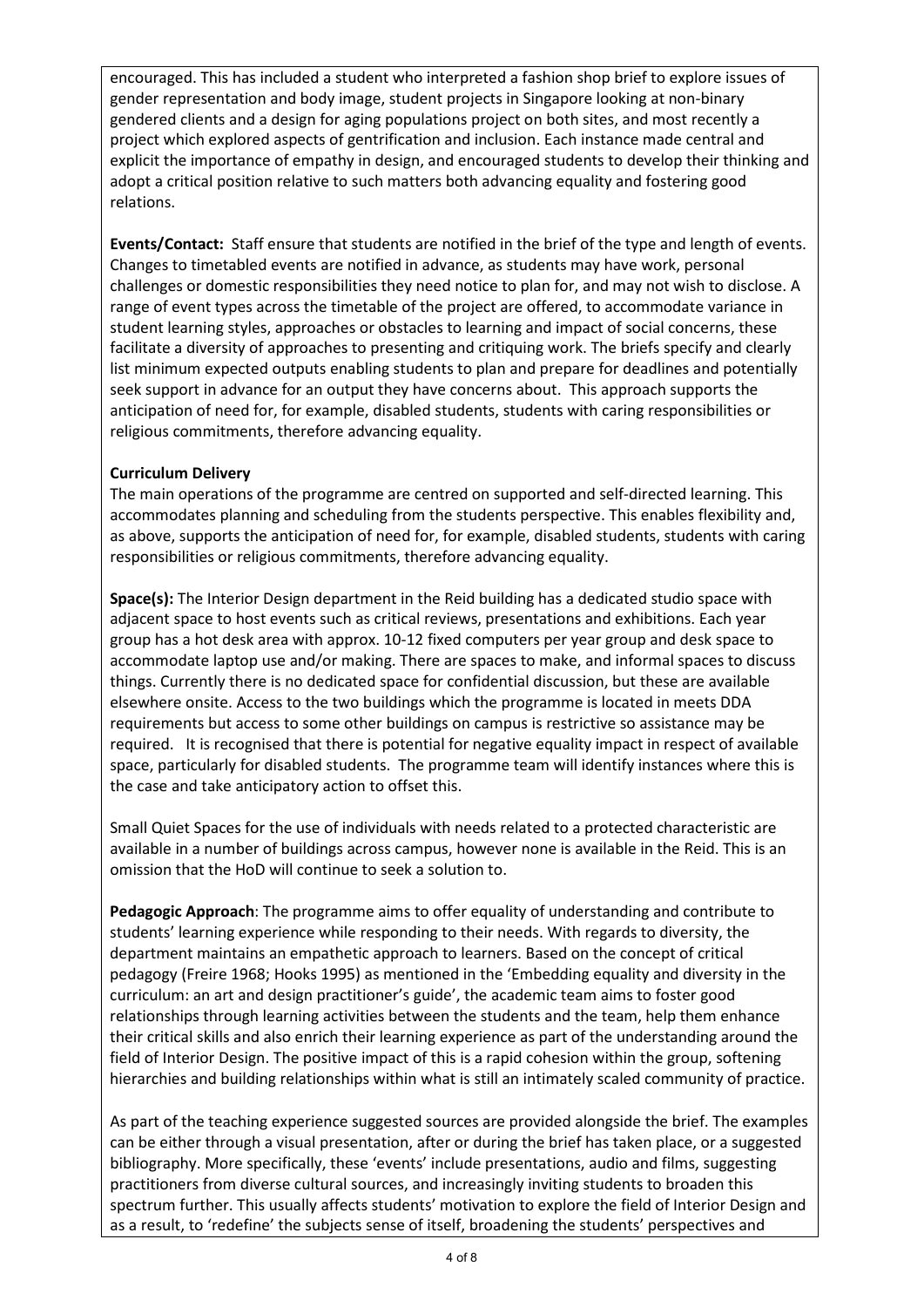cultural understandings which supports the advancement of equality and fostering of good relations for all protected characteristic groups.

An example of this is the introduction of an event called 'Book Group' to postgraduate students to support critical thinking as well as boost confidence in comprehension and garner input from alternative cultural strands. The staff team introduced these sessions as an attempt to openly talk about different aspect/approaches of the field of Interior Design while inviting students to share/discuss in small groups matters of cultural differences as part of Studio. The academic team uploads the sources on the VLE prior to each session. The texts range from Greek to Japanese philosophy; from French cultural theory and phenomenology to historical analyses of spaces that bridge architectural and interior design theory, from the current socio-economic situation in Europe and how this affects the field to the present growth in East Asia. Most of the books are written/translated in English language; nonetheless there are a few exceptions that books are in Greek, Spanish, French and occasionally in Mandarin. The introduction of Canvas will extend the capability and access to online resources for the studio.

**Assessment and Feedback:** The department operates a vertical teaching model and as feedback is a mainstay of art, design and architecture education, significant time and effort has been invested in considering the effectiveness of the feedback, in the form of the review in relation to learning and implicitly the accessibility to these events for all students.

The basic structure for reviews within the department are a minimum of one interim review per project; one concluding review not on the last day of a project to allow students to balance their reflection on discussion at the review with revisiting their work; reviews are timed and last no longer than two hours including a comfort break and their time, location and format are published in advance. At the start of the review the format is discussed with the students involved and they are invited to offer suggestions to tune the interaction based on project development. Key considerations for an effective review are: Punctuality, Preparedness and Participation. Key experiences within the review are security, engagement and learning with feedback obtained via QEQ's. Clearly defined time, duration, and location of reviews in advance, enable students to organise other commitments.

We offer a range of review types, these enable participants with different strengths and needs to be accommodated and to participate fully in a varied set of conditions. The panel format is a useful example in that it incorporates the role of the 'audience' as well as the 'performer' which helps broaden the perception of critical engagement, it is also a 'social' event, including different voices and comment giving each equal weighting and offers a supportive context in which to share work and develop skills in presenting.

Assessment and feedback is centred on ILO's, the code of assessment and SCQF levelness. These are discussed at induction and included in the student handbook. We return to them throughout the session and particularly at points of feedback. We seek student involvement in reshaping some of course level ILO's.

**Development of VLE**: GSA has used Blackboard as its VLE platform for over 10 years. There have been varying levels of activity and participation with the software within the department, and across other associated departments over that time. To date the VLE is primarily used for Information share (staff to student); Information share (students to students); Communication tool (staff to students); Submission of archive (students for staff). The impact of this is that it is opaque and inflexible with significant shortcomings in relation to diversification of content format and even customization capability.

However, the use of a LMS has the potential to provide positive equality impact for the following protected characteristic groups: disability, age, race, religion or belief. Dyslexia, visual stress, and related conditions in different situations can be assisted by the use of VLE/LMS systems allowing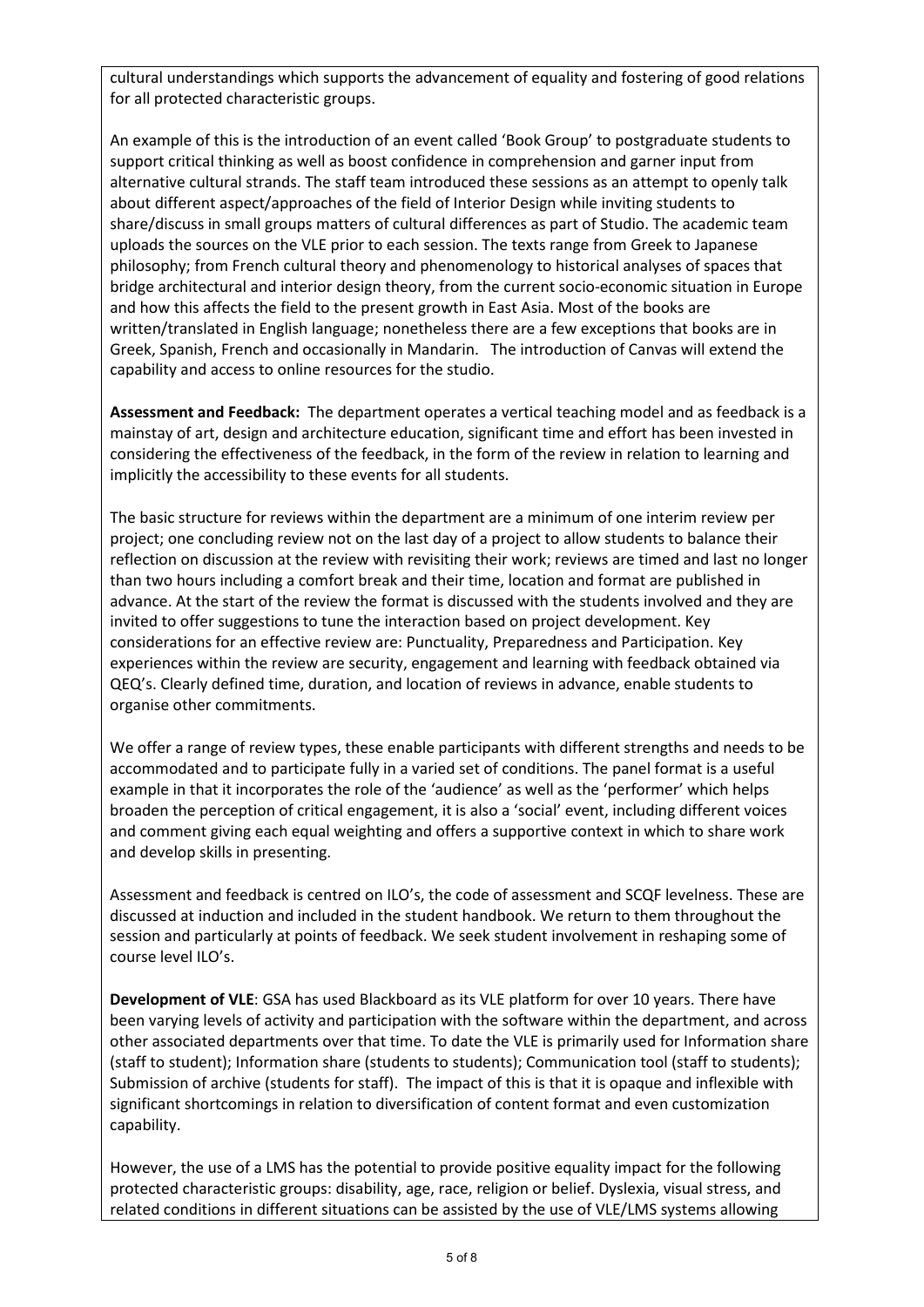students to work at their own pace, offering screen reader options, structured information, clear information, and always available content. Each programme in the School of Design has a dedicated VLE representative. The programme will continue to develop its online capability and engage students in discussions on the effectiveness of the platform, including its use as an additional vehicle for assessment and feedback.

# **Student Engagement**

Students are encouraged to engage fully with all aspects of their involvement in the programme and beyond. The nature of the experience at a School of Art is one of critical enquiry, and cultural/ contextual investigation in the broadest sense. Within the specific specialism this is foregrounded in project work where students are encouraged to elevate particular thematic concerns and share these broadly with the community. This would include matters of cultural contingency as well as personal positions. Within a cohort that embodies diverse cultural experience this can bring challenging content to the fore and staff are keen to channel this through the broad discourse of the programme. This approach is intended to enhance students' learning experience, increase understanding of diverse perspectives and cultural norms, and result in a process of advancing equality of opportunity and fostering good relations both within the programme and more widely across GSA.

In AS 15/16 and 16/17 the dept introduced Wednesday Morning Discussion (WMD) for level 4 students to lead detailed dissection of matters including the formulation of a brief, and the logic of exhibiting work, (who is it for, why is it important, and in what context). This is an area where access and diversity discussion may be usefully brokered. Feedback on the success or otherwise of this is collected via Quality Enhancement Questionnaires, the structure of which are currently under review (at Dept and School level). We seek to gather more nuanced information regarding the particular focus of advancing equality. This would take the form of including questions which specifically highlight inclusive aspects of a project, by for example focussing on the centrality of DDA legislation to the subject, by considering the dynamic nature of caring which can be age related and can impact on time and availability or the consideration of religious or cultural customs.

SSCC's encourage feedback directly from the student group representation usually consisting of both deputy and rep. NSS has been useful for an overall picture of provision and the programme team will continue to respond to observable feedback from this to improve on the experience at programme level. Most recent feedback has indicated that areas of attention such as information circulation have had some impact. The NSS responses will be explored more fully in the PMAR. The Students' Association hosts a range of activities and has an increasingly important role in offering parallel 'curriculum' and opportunities for developing things in a neutral, or other space. This is a key component in building a community where all feel supported, the department will engage directly with the association in order to support this. These mechanisms provide an vehicle to develop discussions with students and staff in respect of equality and gain meaningful feedback and input from students in this regard.

| 4. Actions you have taken or planned as a result of your findings: |                                 |                           |                   |
|--------------------------------------------------------------------|---------------------------------|---------------------------|-------------------|
| <b>Action</b>                                                      | <b>Equality Impact</b>          | <b>Person responsible</b> | <b>Time frame</b> |
|                                                                    |                                 |                           |                   |
| <b>Explore and make explicit</b>                                   | Advancing equality and          | Staff team; HoD;          | AS 2017-18        |
| learning from the Singapore                                        | fostering good relations for    | Student                   |                   |
| partnership in respect of                                          | staff and students across all   | Representatives,          |                   |
| gender balance and the                                             | protected characteristic groups | Singapore Academic        |                   |
| complexities of diversity,                                         | through cultural exchange,      | Co-ordinator,             |                   |
| identifying areas of                                               | pedagogic development           | Singapore Programme       |                   |
| transferable of practice                                           |                                 | Director.                 |                   |
| Internationalisation of                                            | Advancing equality for students | HoSoD; Staff team;        | Implementation    |
| curriculum to include                                              | from BAME backgrounds and       | HoD; Student              | Sept 2018         |
| broader cultural reference                                         | fostering good relations across | Representatives.          |                   |
| and embedding diversity                                            | all protected characteristic    | Academic                  |                   |
| explicitly in Studio.                                              | groups                          | Coordinator,              |                   |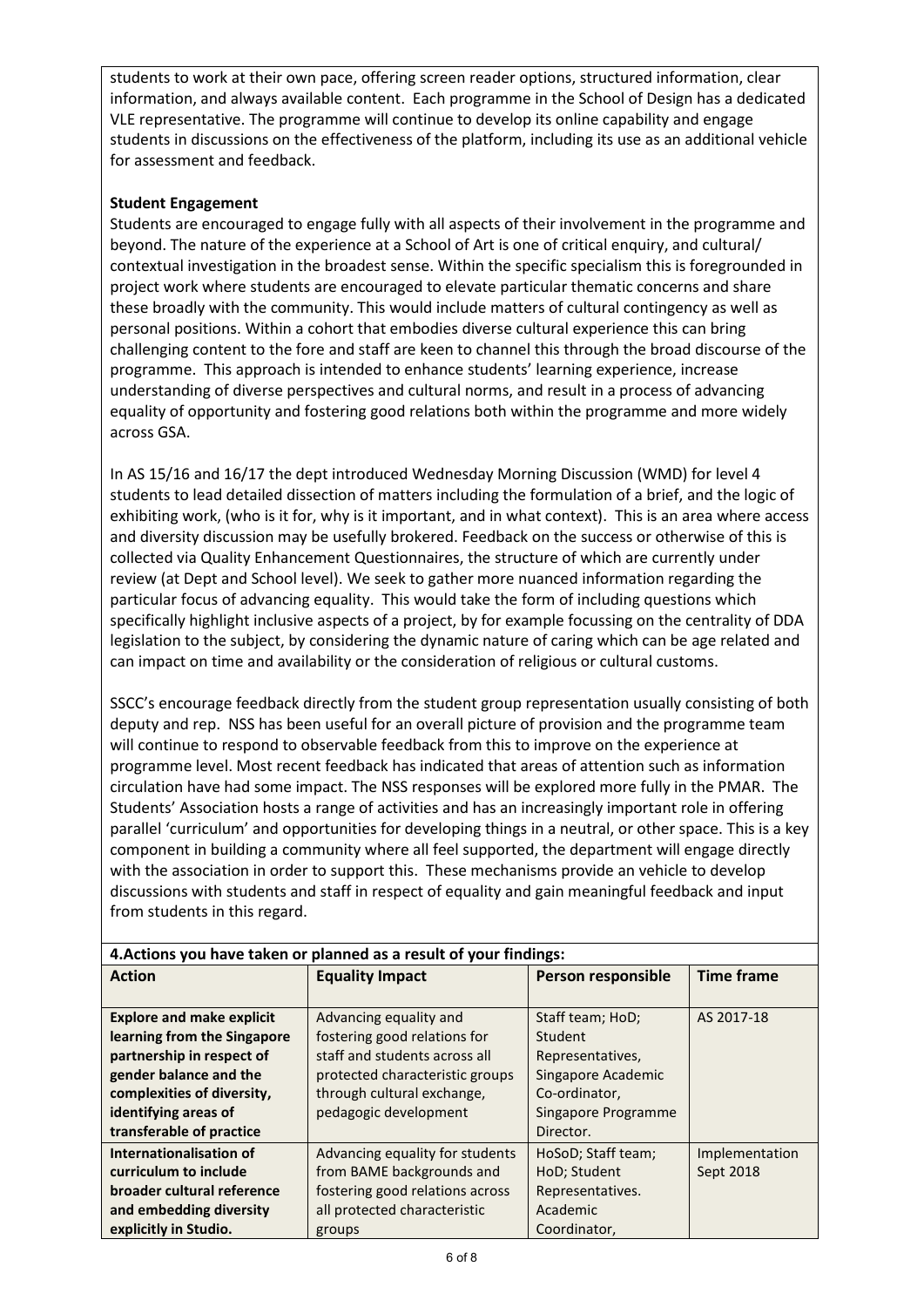|                                                                                                                                                                                                                                                       |                                                                                                                                                                                                                                                 | Interdisciplinarity.                                                                     |                                                                                              |
|-------------------------------------------------------------------------------------------------------------------------------------------------------------------------------------------------------------------------------------------------------|-------------------------------------------------------------------------------------------------------------------------------------------------------------------------------------------------------------------------------------------------|------------------------------------------------------------------------------------------|----------------------------------------------------------------------------------------------|
| To use Design Domain as a<br>portal for identifying<br>complementary curricular<br>elements that may be<br>usefully explored via that<br>courses thematic arch. and<br>that address and support<br>equality related<br>perspectives.                  | Transdisciplinary practice and<br>support for broader<br>representation, visibility and<br>direction for the disciplinary<br>focus as it relates to equality.                                                                                   | Staff team; HoD;<br>Student<br>Representatives                                           | AS 2017/18                                                                                   |
| <b>Engage programme</b><br>community in EIA on an on-<br>going basis as a process of<br>staff development and<br>capacity building to increase<br>understanding and<br>engagement with equality<br>issues, to be reflected in<br><b>PMAR</b>          | Contribution to advancing<br>equality and fostering good<br>relations for all protected<br>characteristic groups through<br>greater understanding and<br>engagement with equality in<br>curriculum design, delivery and<br>pedagogic approaches | TEL team,<br>Staff team; HoD;<br>Student<br>Representatives                              | Ongoing with<br>annual progress<br>report with<br>action plan to<br>PMAR on annual<br>basis. |
| Open dialogue with students<br>well in advance of arrival,<br>including the issue of<br>preparatory material,<br>reading lists and orientation<br>material                                                                                            | Advance equality, particularly<br>for disabled students and<br>international students.                                                                                                                                                          | Staff team, post<br>consultation with SMT<br>and HoS                                     | Implementation<br>2018 admissions<br>cycle                                                   |
| Share successful pedagogic<br>approaches to facilitate cross<br>departmental connections,<br>including through the<br>delivery of Pecha Kucha<br>across levels of study, eg<br>between UG L4 and PG as<br>well as intra-level between<br>L1+L2, L2+L3 | Advancing equality and<br>fostering good relations<br>through greater cooperation,<br>sharing knowledge and<br>understanding of context and<br>broaden cultural references                                                                      | Staff team                                                                               | AS 2017/18 and<br>onwards with<br>annual reporting<br>through PMAR                           |
| To extend use of LMS/VLE to<br>broaden range of online<br>resources available to<br>students, including Lecture<br>Capture.                                                                                                                           | As above                                                                                                                                                                                                                                        | TEL representative,<br>and staff team                                                    | AS 2017/18 and<br>onwards with<br>annual reporting<br>through PMAR                           |
| To support effective<br>assessment, continue to<br>support students in<br>developing understanding of<br>nomenclature, expectations<br>of level of study, ILO's and<br>associated technicalities of<br>assessment.                                    | Advance equality for protected<br>characteristic groups,<br>particularly mature students<br>and International students                                                                                                                          | HoD Staff Team in<br>liason with<br>Interdisciplinary Co-<br>ordinator and DH&T<br>staff | Start of AS<br>2017/18                                                                       |
| Monitor the impact of open<br>plan spaces and choice of<br>environment for admissions<br>and learning and teaching<br>practice. Take mitigating<br>action where negative<br>impact identified.                                                        | Advancing equality, particularly<br>for disabled applicants and<br>students                                                                                                                                                                     | Staff team, ASM and<br>estates                                                           | Start of AS<br>2017/18                                                                       |